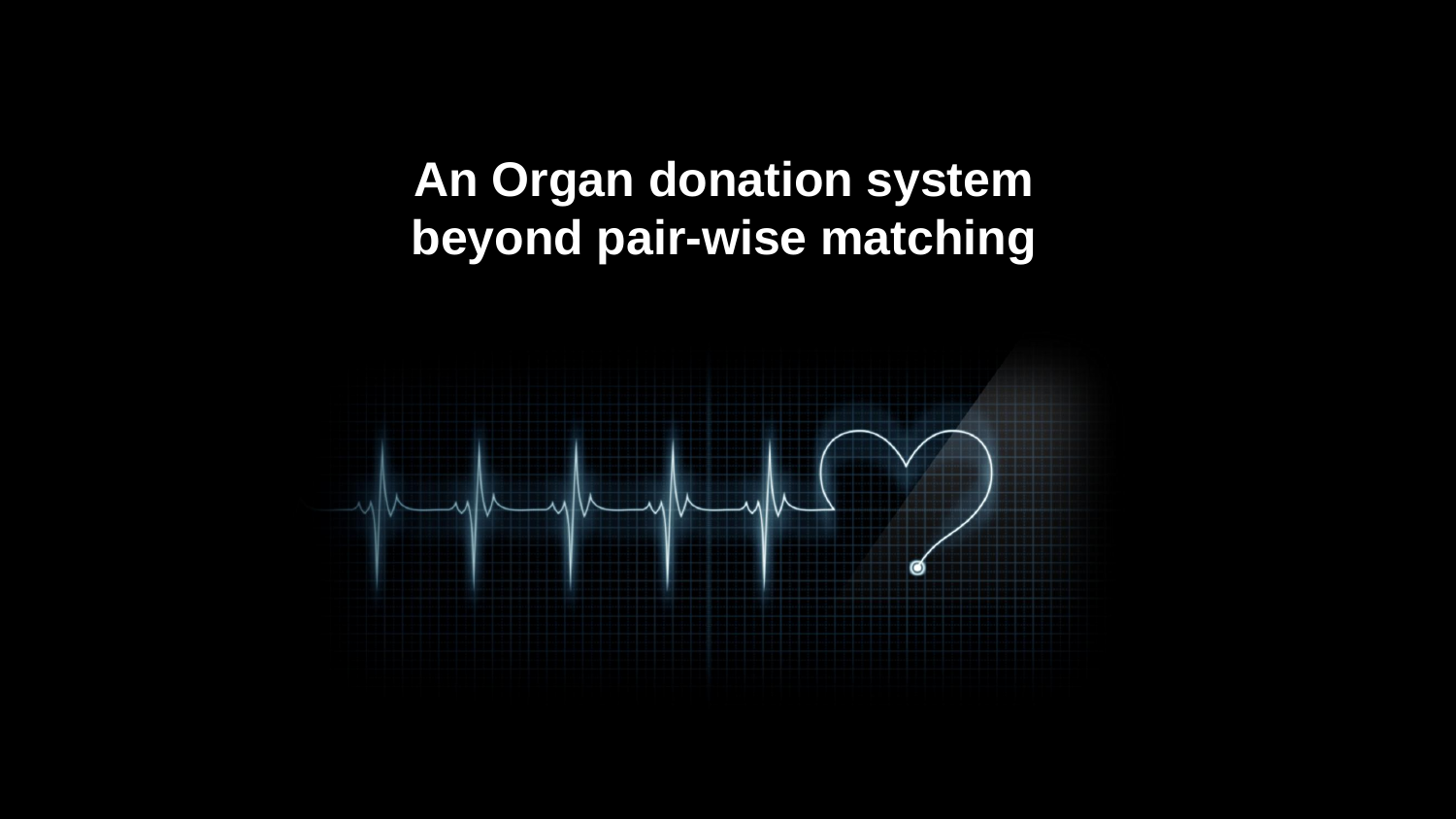### **What is Organ donation?**



**Organ donation is the process of removing an organ from a live, or recently dead, person to be used in another.** 

**The former is the donor and the latter is the recipient.** 

**People of all ages can become donors.**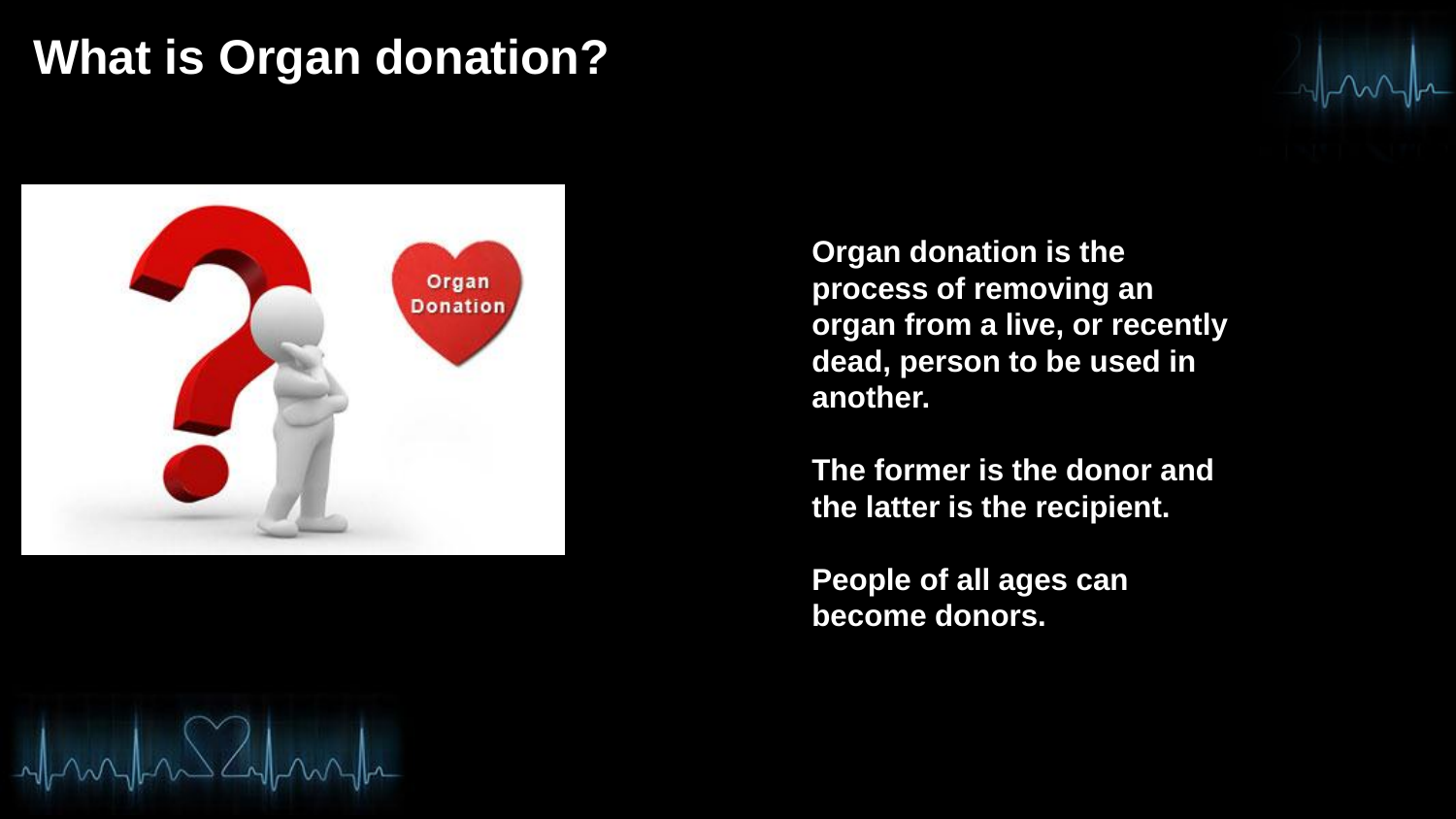## **Types of donors**



**Some organs can be donated by a living person** 

**Almost all organs can be donated by someone dead but this has to reach the recipient within a few hours after the donor's death.** 

**In case of live donation the donor should give his consent .** 

**In case of cadaver donation, relatives need to provide consent.**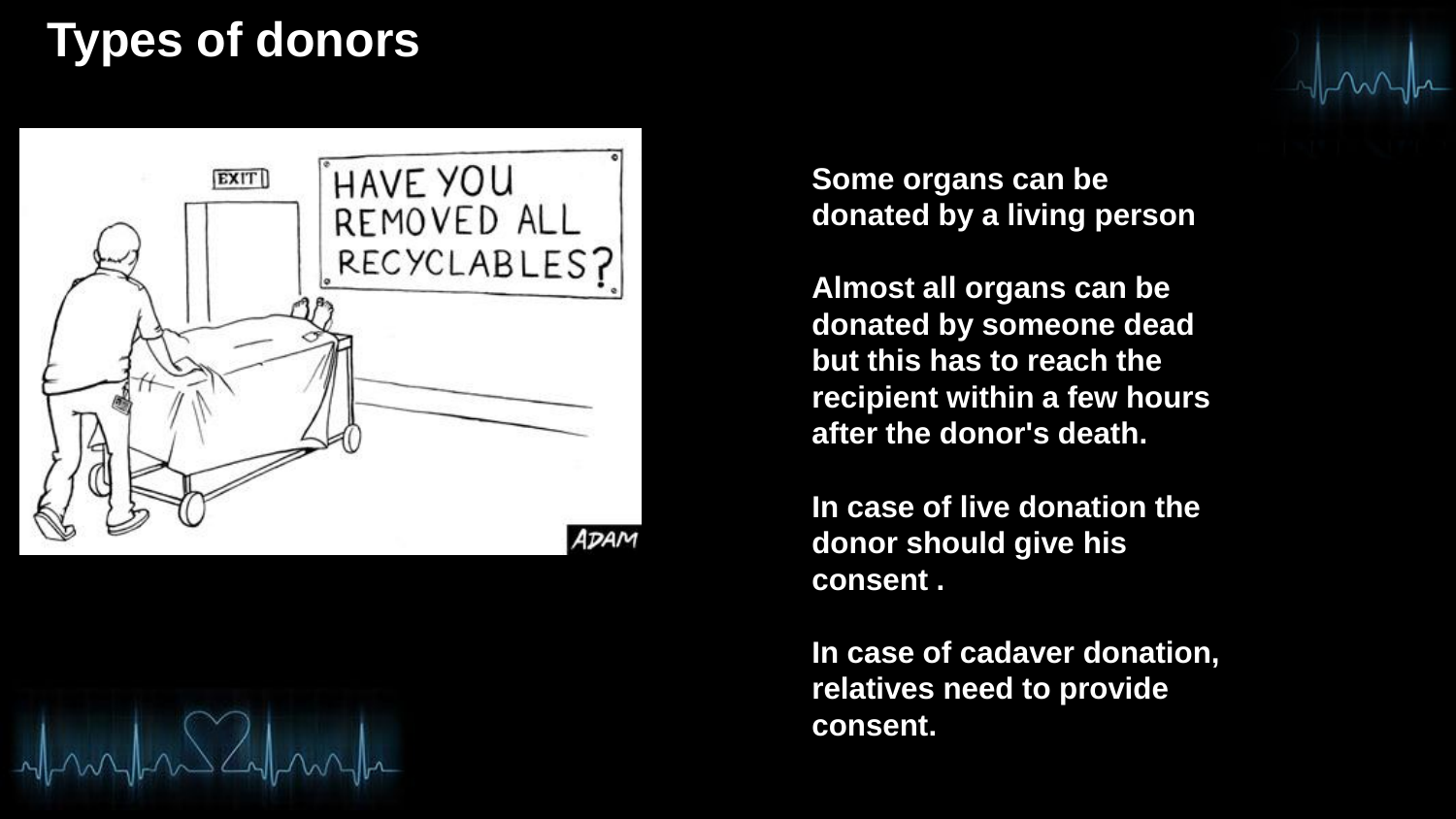## **Voluntary Donation**



"What did you think we meant by 'organ donor program?"

**Almost everywhere organ donation is voluntary** 

**Two voluntary systems :–**

**1.Opt In - Where the donor gives consent** 

**2.Opt Out - Where anyone who has not refused is considered as a donor**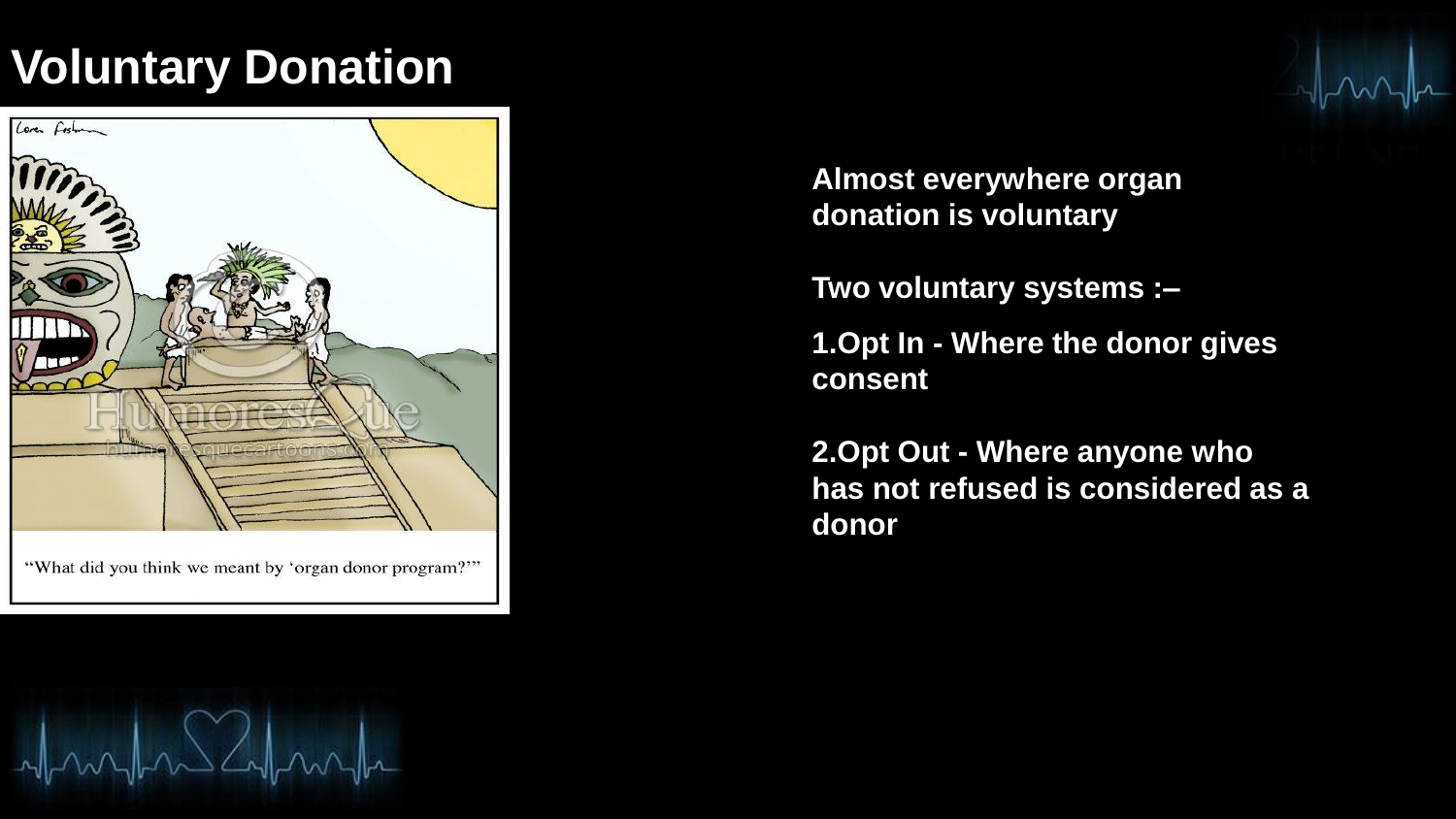# **Organs for Donation**



**Some of the organs that are commonly donated are :-**

- **Kidneys**
- **Eyes (cornea)**
- **Heart**
- **Lungs**
- **Liver**
- **Pancreas**
- **Skin**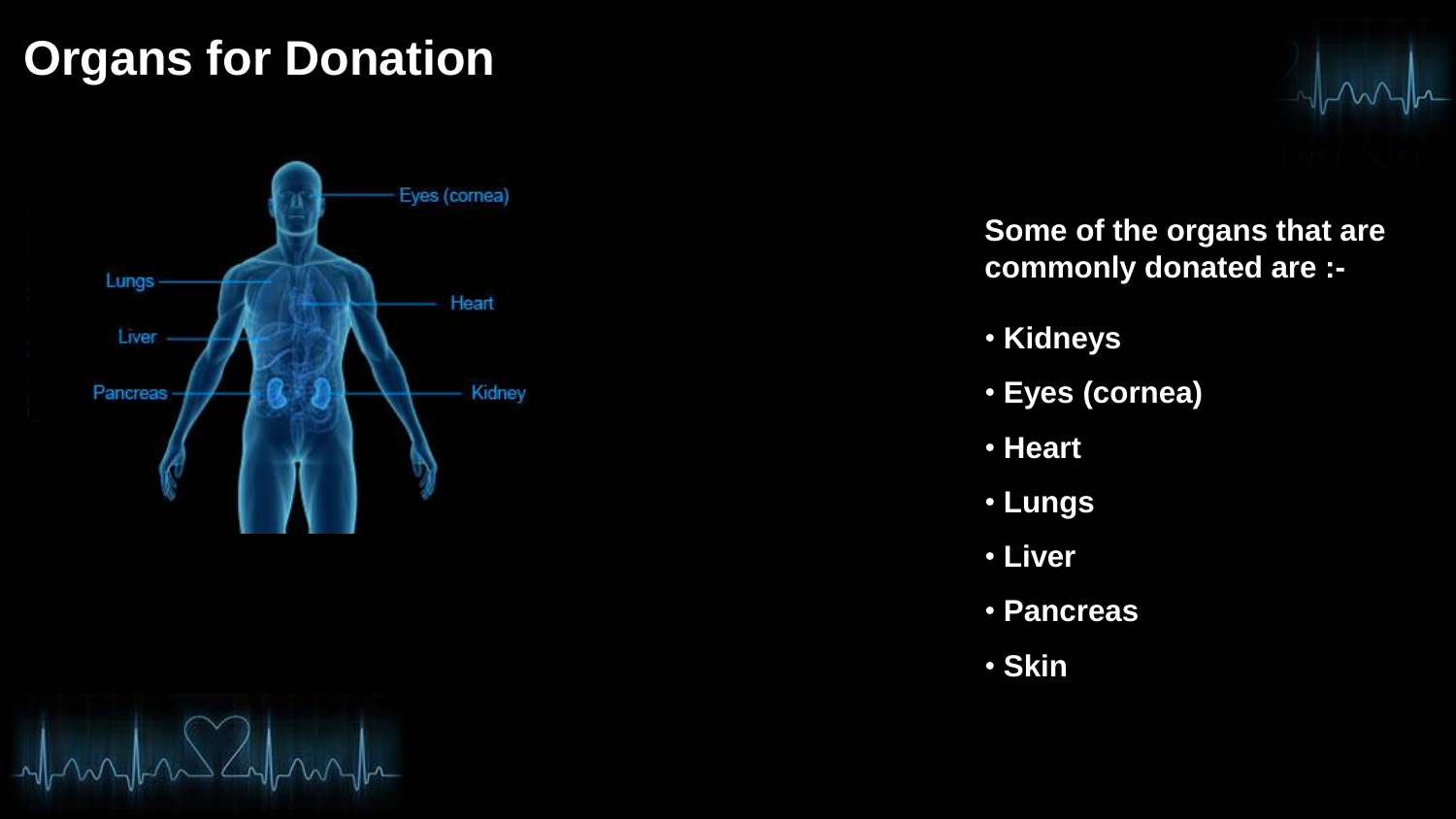### **Organ shortage**



**Family consent, and negative attitude contribute towards organ shortage.**

**This could be due to the following reasons :-**

- **Religion**
- **Fear, ignorance and misunderstanding**
- **Legal aspects**
- **Media reports on scandals involving organ rackets**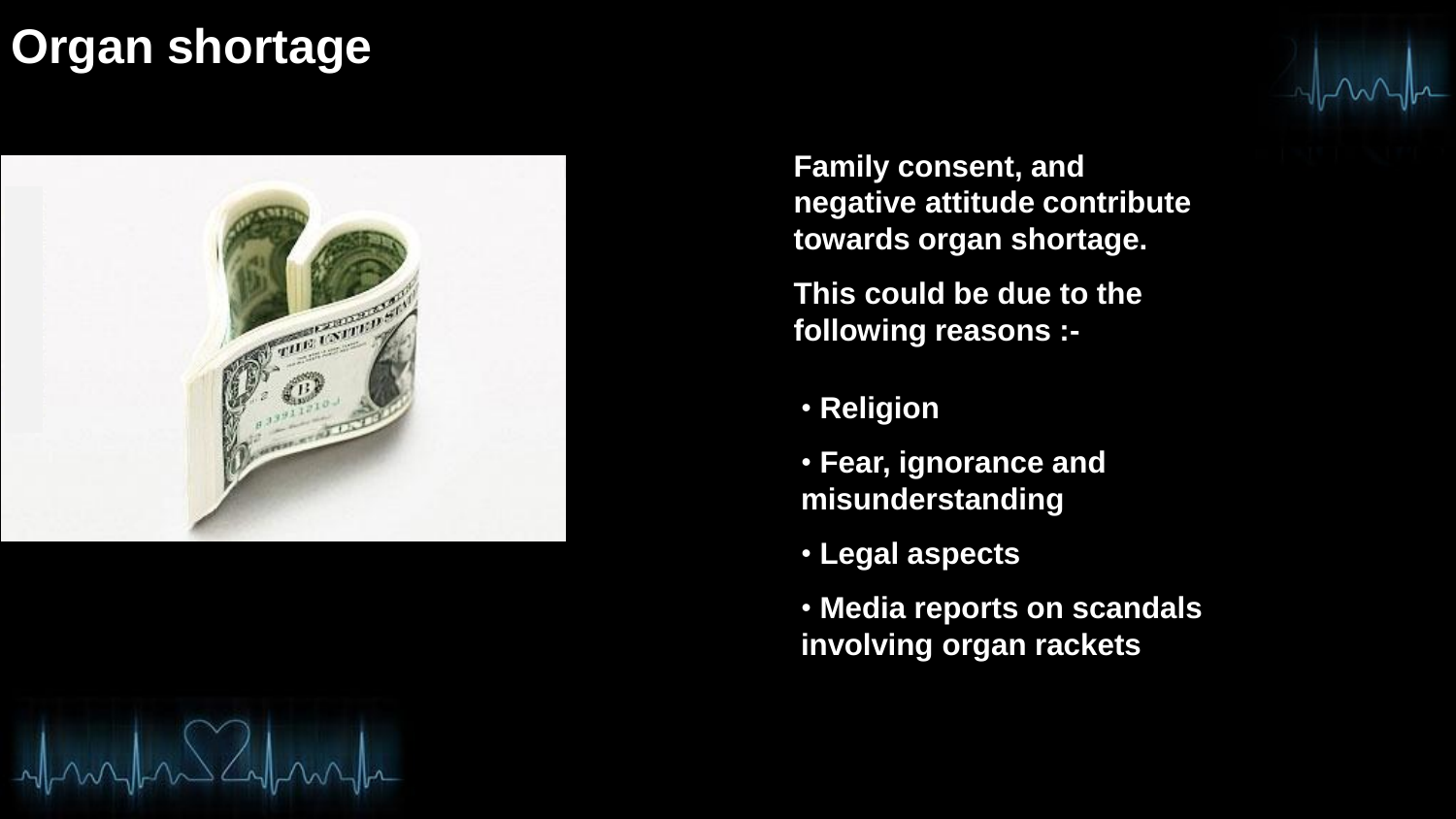### **Improving Organ Donation**



**Currently organ donation can be termed as a "crisis with a cure." The following are some ways to improve organ donation:-**

- **Increased HLA typing and cross matching facilities**
- **Improved facilities in packing, transport and retrieval of organs**
- **Supporting organization for networking and registry maintenance**

• **Effective use of technology to facilitate organ donation**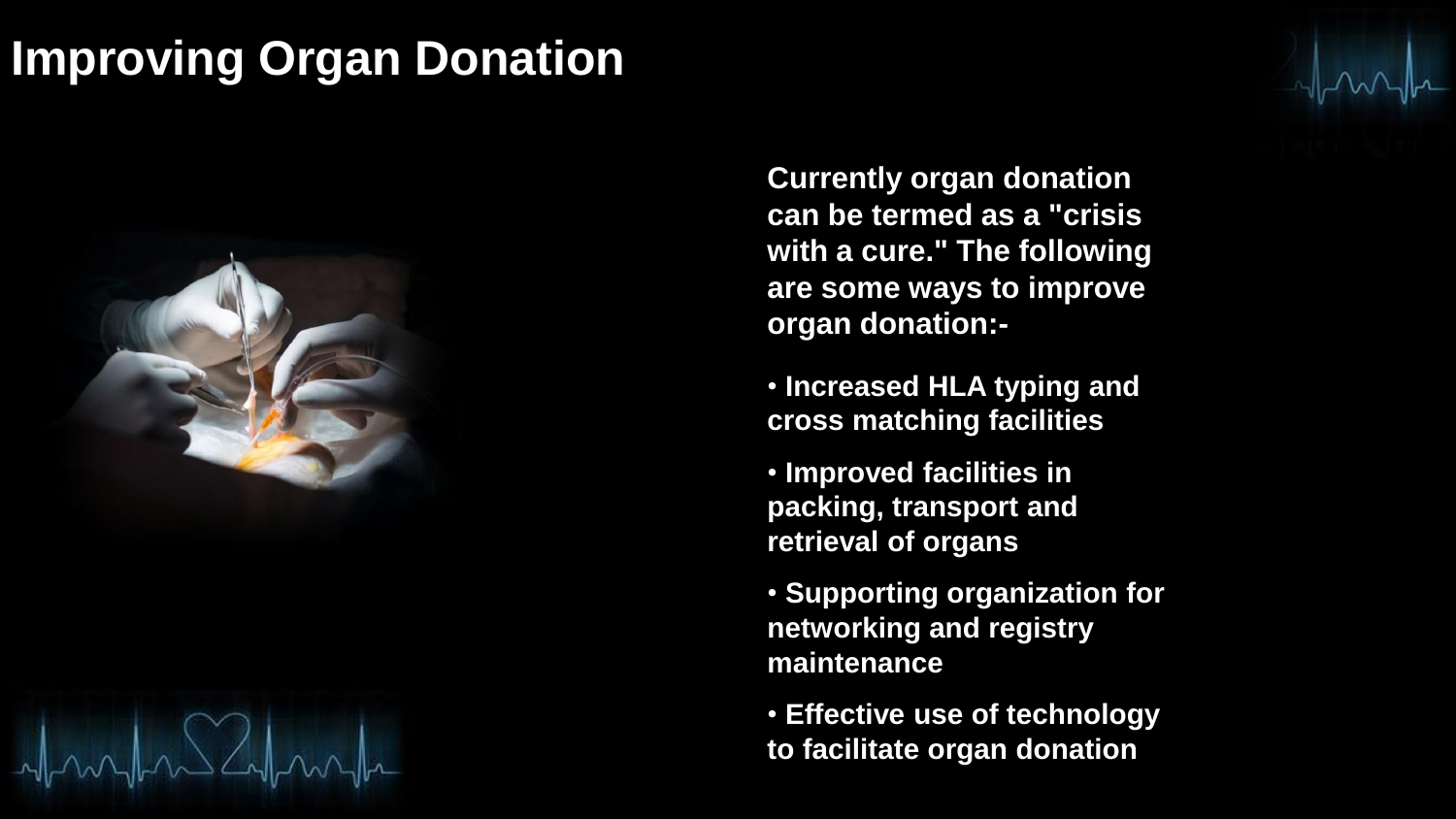#### **Problem statement**



**On average 18 people die every day while awaiting an organ transplant in the U.S., and every 10 minutes, another name is added to the list of people waiting for a donation. In spite of the advances in medicine, the number of deaths that occur due to organ failure or other complications that could be avoided by organ donation are still very high.**

**This is contributed in part by the fact that there is currently no way of connecting potential donors to recipients that need the organs.**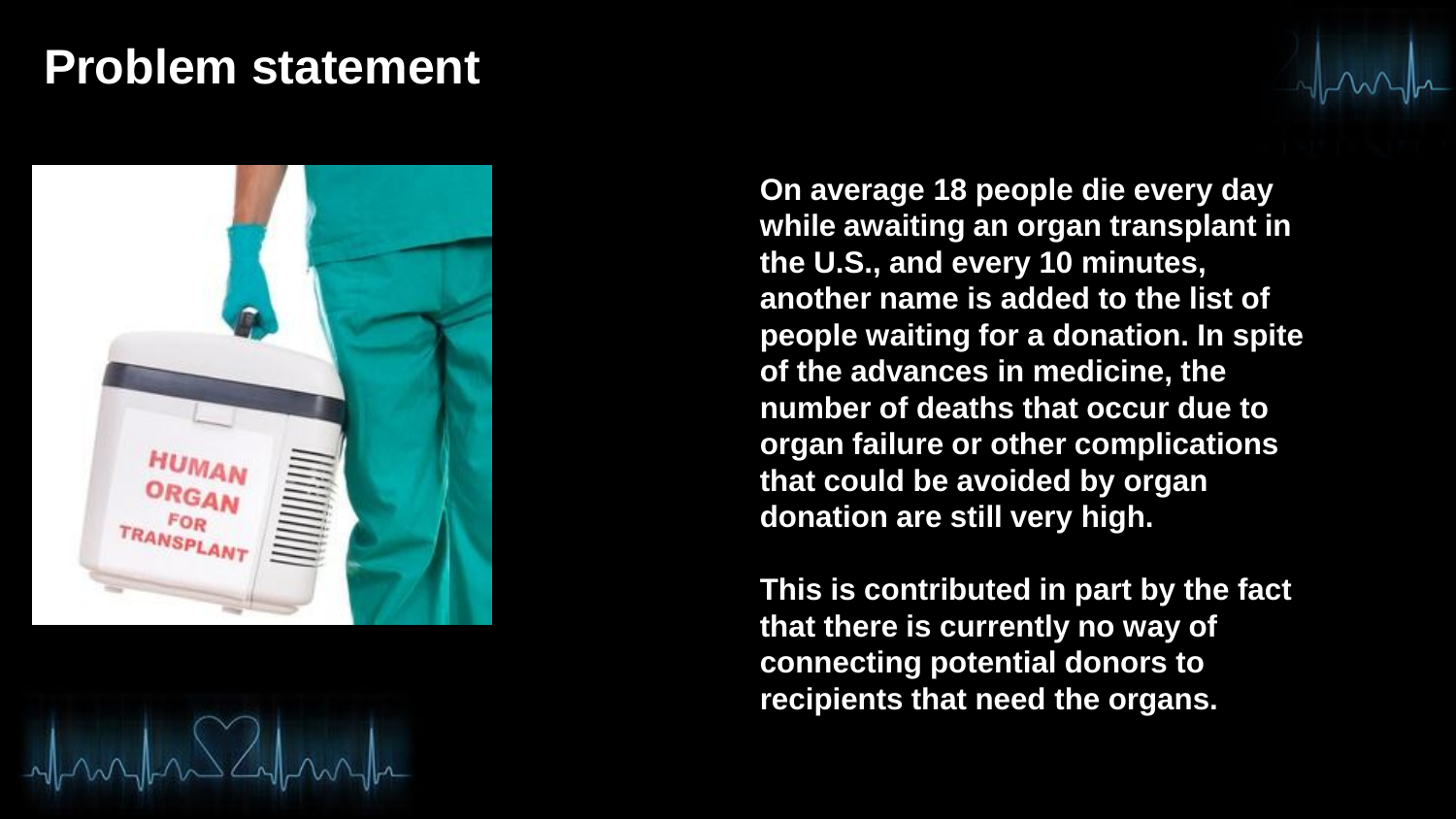## **Background**



**According to the United Network for Organ Sharing (UNOS), the national waiting list of patients in need of an organ had about 114,653 names as of June 2018.**

**Organ-specific waiting lists have grown so large that the mean waiting time for kidney now exceeds three years.**

**This project proposes to develop a system that will allow potential donors to interact with potential recipients and also match donors to the most suitable recipient(s).**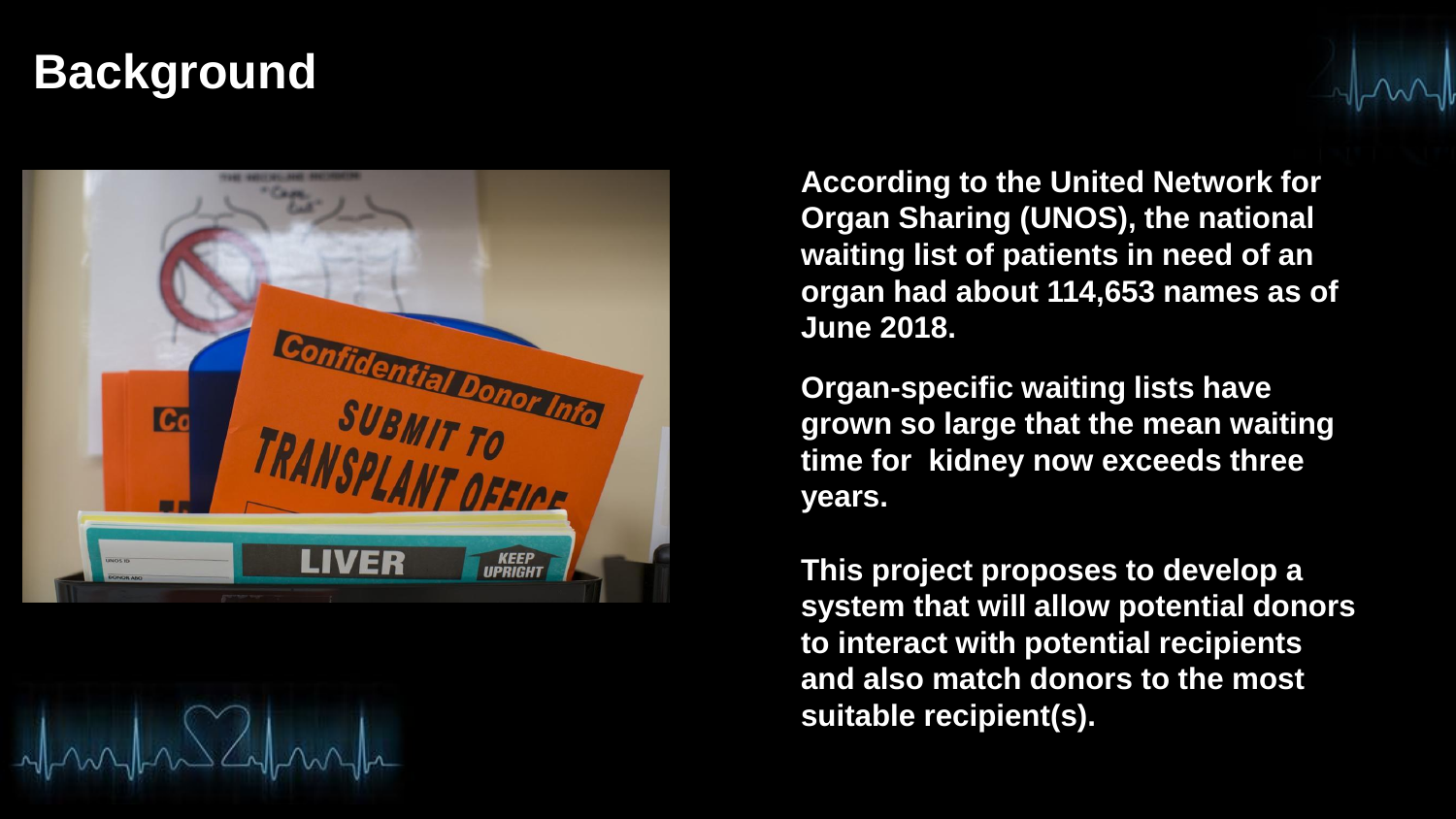# **Objectives**



$$
\mathcal{A}_{\text{max}}\sim\mathcal{A}_{\text{max}}\sim\mathcal{A}_{\text{max}}
$$

- **1. To identify the challenges that medical practitioners face when searching for compatible organ donors and recipients.**
- **2. To review current methods used by hospitals to match organ donors and recipients.**
- **3. To analyze matching algorithms that can be used to find a stable match between more than two patients.**
- **4. To develop a web -based organ donation and receipt system that can simultaneously match more than two patients.**
- **5. To test the developed system using simulated data.**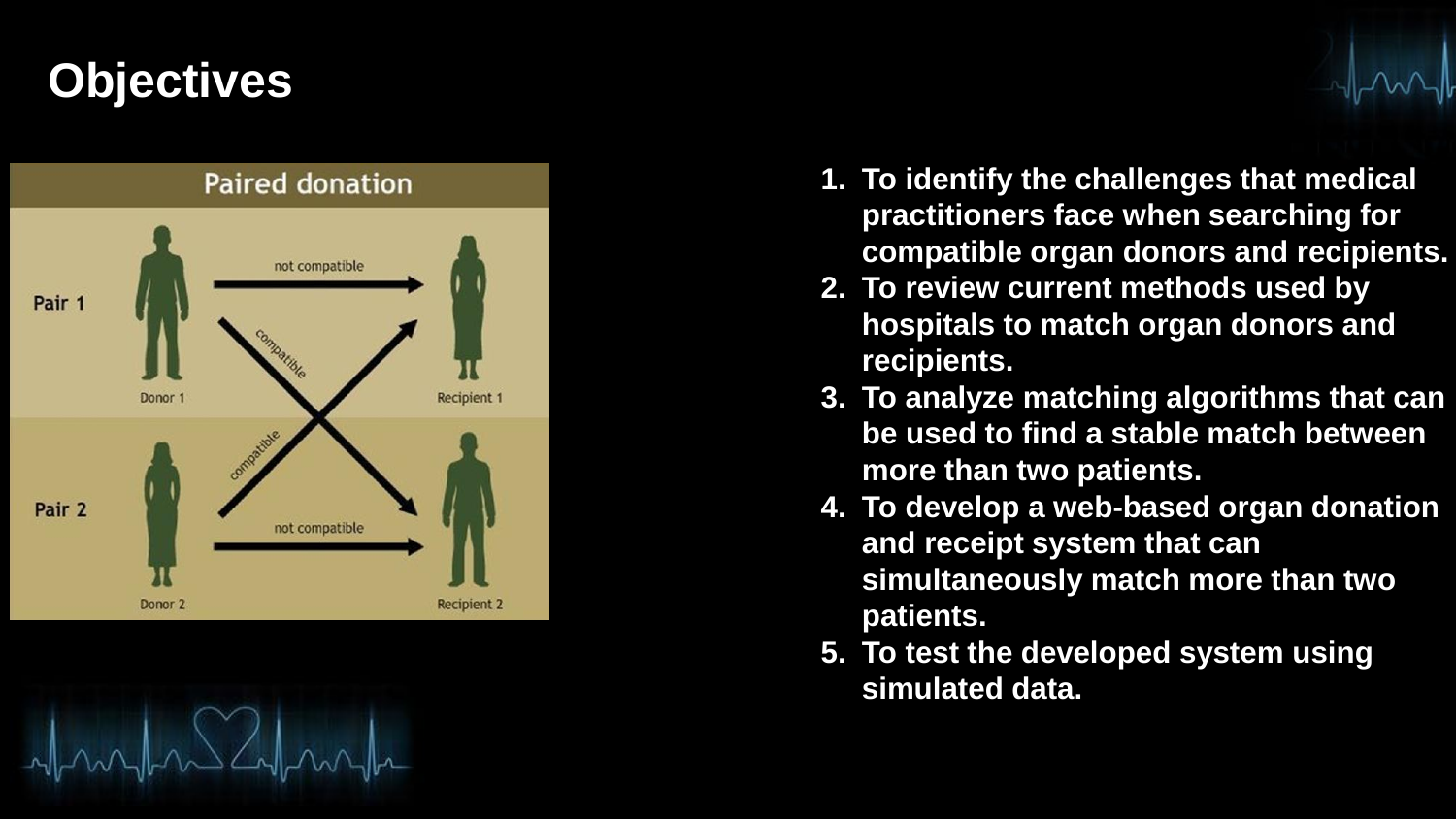## **Strategy**

| <b>DR-locus mismatches</b>                   | 0 mismatches             | 2,00 |
|----------------------------------------------|--------------------------|------|
|                                              | 1 mismatch               | 1.0  |
|                                              | Any other mismatches     | 0.0  |
| Zero-antigen mismatch                        | Yes                      | 6.0  |
|                                              | No.                      | 0.0  |
| <b>High PRA</b>                              | $>=80$                   | 10.0 |
|                                              | $>=50$                   | 6.0  |
|                                              | Any other PRA            | 0,0  |
| <b>Travel distance</b>                       | Same centre or same city | 3,0  |
|                                              | Any other distance       | 0.0  |
| Paediatric recipient                         | Age $\leq$ 5             | 4.0  |
|                                              | Age $\leq$ 17            | 2.0  |
|                                              | Any other age            | 0.0  |
| Recipient was once a donor                   | Yes:                     | 6.0  |
|                                              | No.                      | 0.0  |
| Known negative cross match and $PRA \geq 80$ | <b>Yes</b>               | 6.0  |
|                                              | No                       | 0.0  |

- **To deal with the issue of difficulties in the matching of donors to the most suitable recipients, the use of a scoring rubric is proposed.**
- **A rubric is a scoring instrument that can be utilized for summative or developmental appraisal purposes.**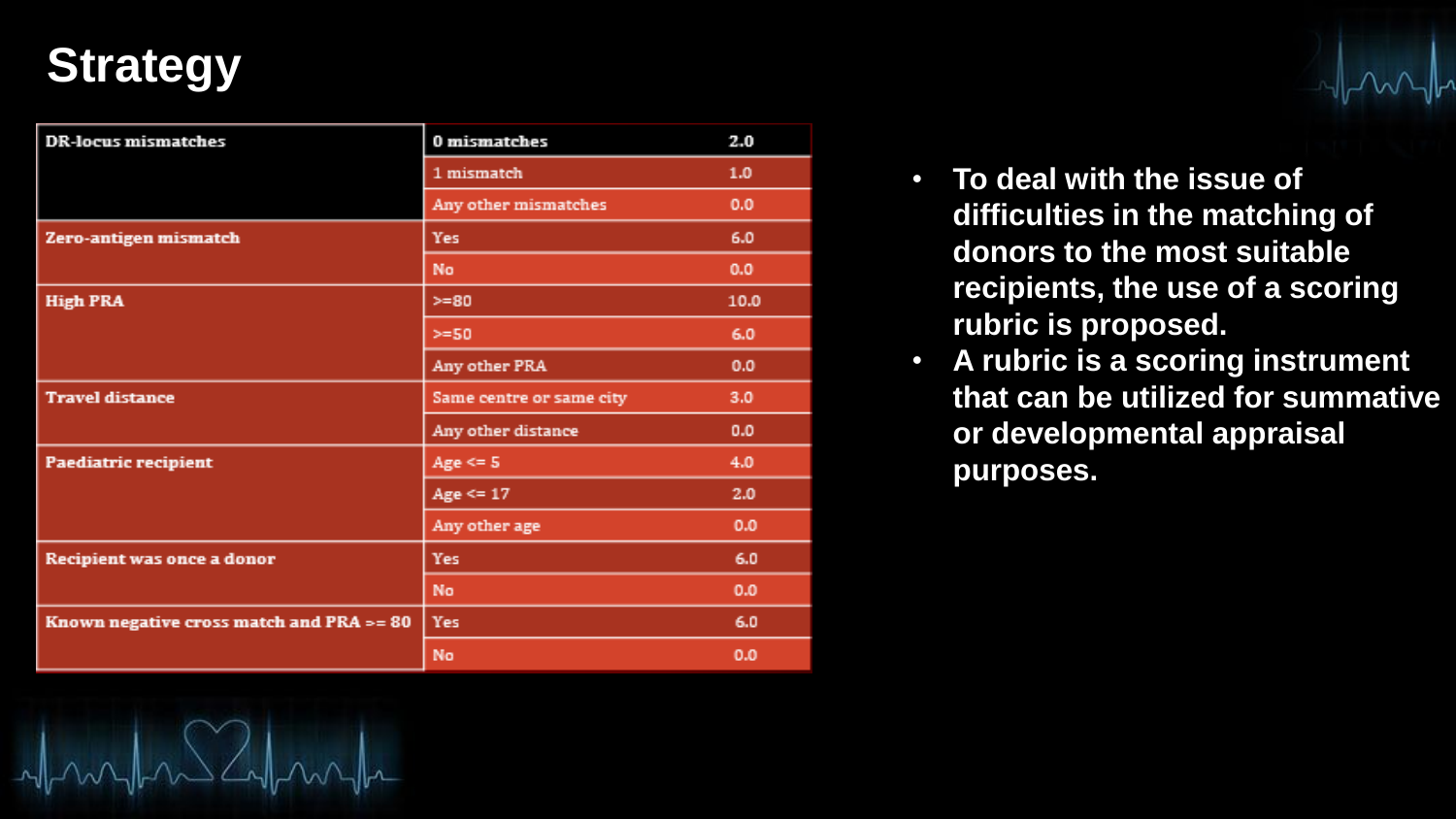## **Functional Requirements**



- **It should allow authenticated donors to access the system.**
- **It should allow designated donation centres to view available donors.**
- **It should validate that one is an eligible donor.**
- **It should provide correct contact information for potential donors.**
- **It should be able to match donors to recipients correctly.**
- **It should alert the donation centre when a requested organ is made available.**